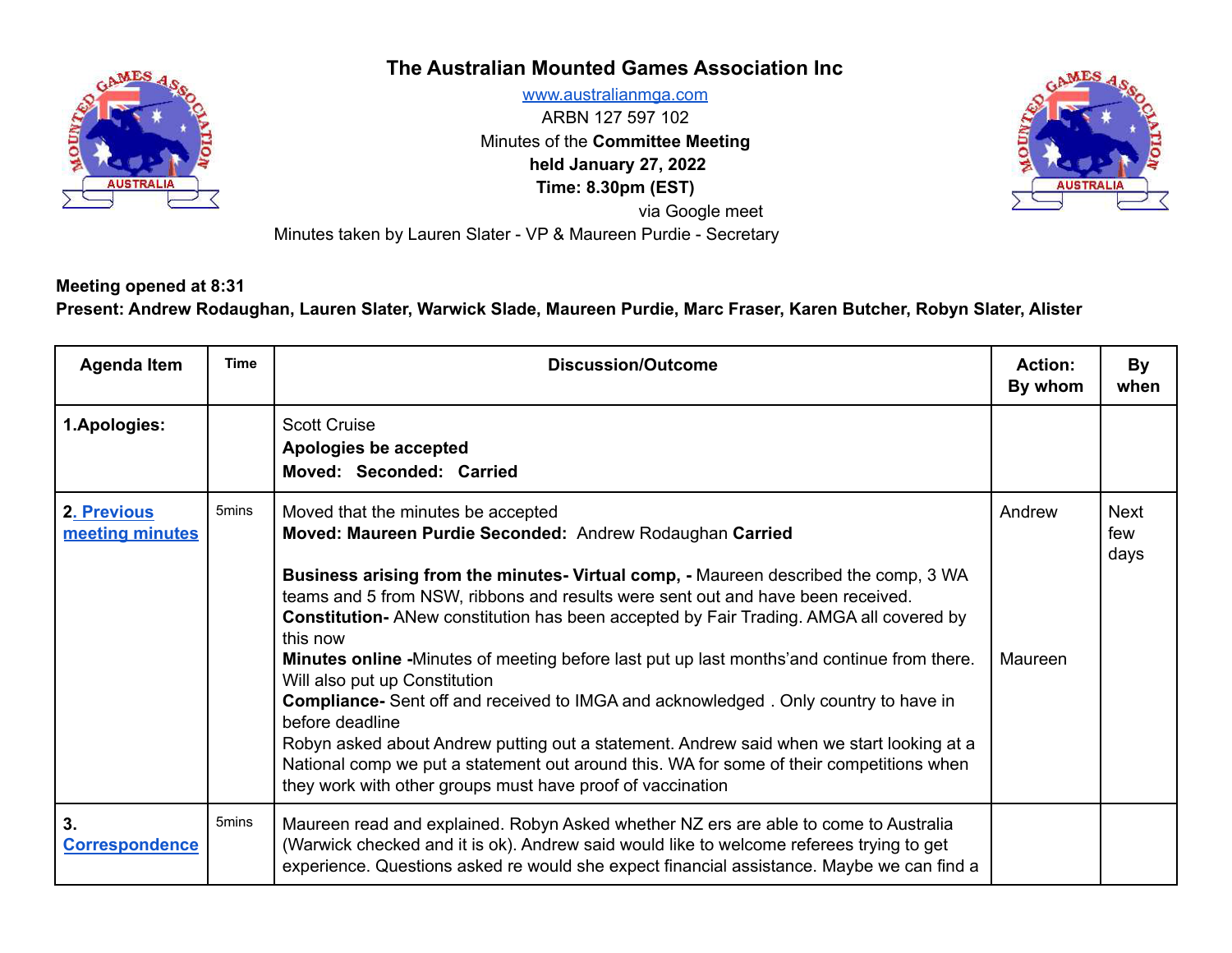|                          |       | host family. There will be no reimbursement this time but maybe in future we can come to an<br>arrangement.                                                                                                                                                                                                                                                                                                                                                                                                                                                                                                                                                                                                                                                                                                                |        |  |
|--------------------------|-------|----------------------------------------------------------------------------------------------------------------------------------------------------------------------------------------------------------------------------------------------------------------------------------------------------------------------------------------------------------------------------------------------------------------------------------------------------------------------------------------------------------------------------------------------------------------------------------------------------------------------------------------------------------------------------------------------------------------------------------------------------------------------------------------------------------------------------|--------|--|
| 4. Treasurer's<br>report | 5mins | Alister reported. Final membership payments from NSW, Event Secretary, WA, from 2021.<br>Event Secretary funds going in early should save treasurer's in branches. All invoices for JD<br>Stride, Xero, Just Ribbons, reimbursement Balances- Term Deposit \$84,356.90 Other<br>account.\$76,306.30<br>Will send the pdf report through.                                                                                                                                                                                                                                                                                                                                                                                                                                                                                   |        |  |
| 5. Club Respect          |       | Looking at implementing some things to support the members protection policy. Looking at<br>things like Working with vulnerable people/children checks. Query from Victorian branch<br>about a person responsible for safety and welfare who members can approach. We will look<br>into adding a position for this. May be appointed from membership. Should not be on the<br>Committee. Marc made a comment about the fact that they have to have a specific reason<br>in WA to get the check. Andrew said that we will need to go ahead with this but may look at<br>subsidising WA members who have to pay for it. Marc asked who would have to have it.<br>Discussion re the effect on getting volunteers if it is enforced for everyone going on the field.<br>Andrew will look into policies of other organisations. | Andrew |  |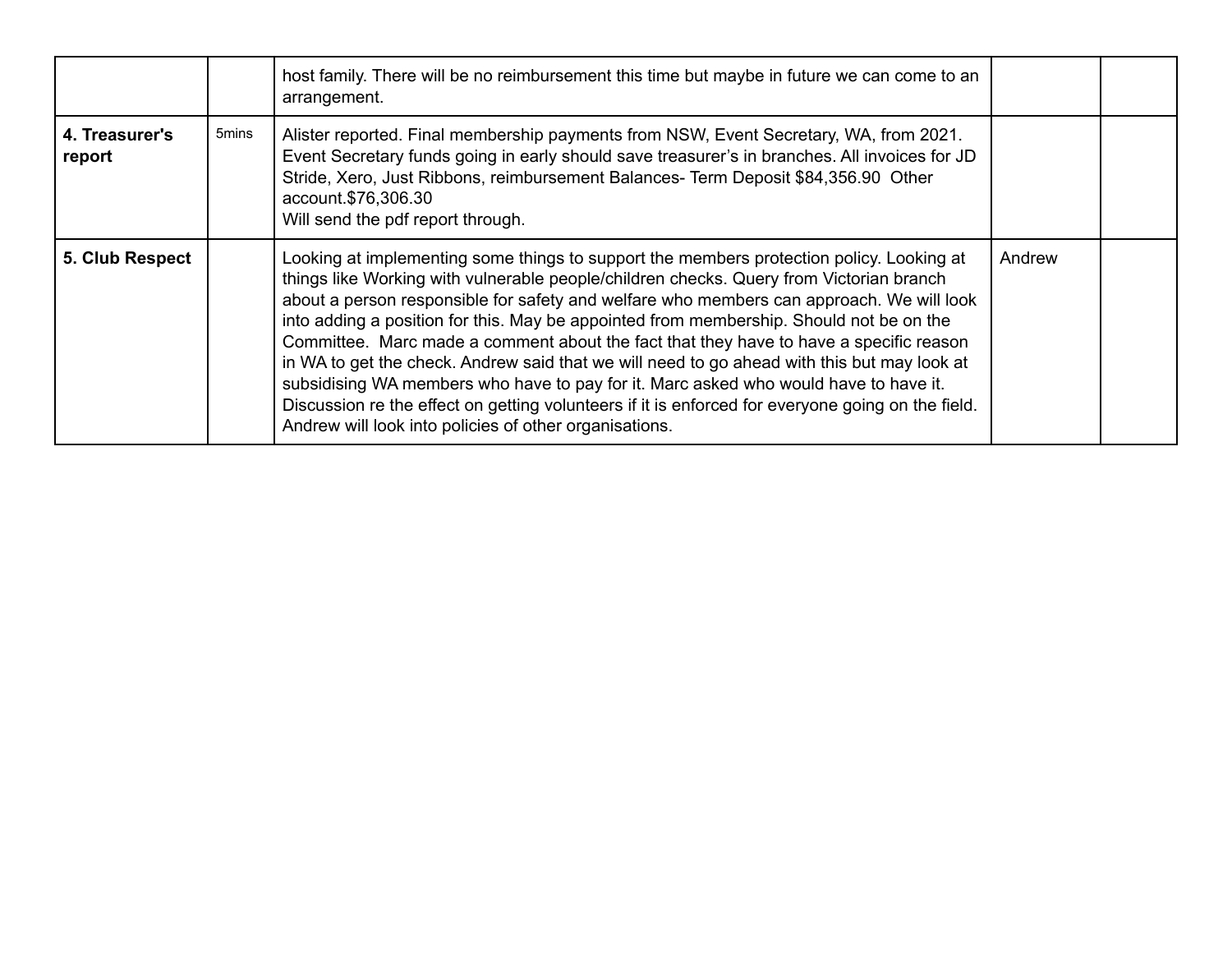| 6. Selections for<br>Worlds 2023 and<br>2022 nationals | <b>Selections: Results of discussions for Worlds selection criteria 2023 Survey A few</b><br>comments had been received via the survey. Alister said there might be reasons that a rider<br>can't attend or can't get a video of Branch Championships. Warwick suggested that we also<br>look at written CV, encouraged to ride at selections and if you can't ride or provide video<br>evidence, then provide written evidence of ability. Suggestion of a couple of Wild card<br>entries where selectors approach riders whose skills have suddenly improved or were<br>unable to show their skills due to varying factors. A suggestion was put in the survey to<br>select the top 3 riders based on points awarded from their National and State event results.<br>The other 2 would then be selected at a ridden selection to ensure the riders gel as a team.<br>The difficulty with using points for competitions as a basis for selections is it majorly<br>disadvantages riders who can't get to all their National and state events in the last 2 years. It<br>is also possible that there could be variations between the riders from each branch, e.g. the<br>top rider from 1 state might be quite different to the top one from another state which<br>becomes difficult to compare state event results. The cost of holding a selection day was<br>discussed. It was felt that cost should not deter a decision for a fair selection and that AMGA<br>should look into how to subsidise it. Look at options and then work out financial implications.<br>Andrew suggested that he speak to the people who have made suggestions in the survey<br>and try to hash out an alternative that combines a number of these ideas.<br>Selections for 2022 - Will we put out expressions of interest? Everyone agreed if we can<br>find enough riders and a coach then we will let a team go. Maureen is putting together an<br>expression of interest. Discussion on putting out a disclaimer stating that they go at their<br>own risk, take out their own insurance policy, all costs borne by the rider. Happy to support<br>them going but no financial support for riders if they get sick overseas etc. EOI - End of<br>February. Selectors meet the week after that.<br>Nationals: Wentworth is not available due to ongoing grounds work. Maureen said Albury is<br>available for most of the week, we might just have to adjust the schedule as the last day is<br>booked and we would probably need to leave before then. Andrew said Vic is also looking at<br>Elmore and Benalla as viable options.<br>Robyn asked if we are asking for vaccination status. Maureen said she felt that Nationals<br>should go ahead if possible. Vaccinations not needed in NSW unless over 1000 at the<br>moment. Sean said that some riders are keen to ride by flying across if they can avoid a 2<br>week quarantine. It was also stated that some venues require that all attendees are<br>vaccinated. | Andrew |  |
|--------------------------------------------------------|----------------------------------------------------------------------------------------------------------------------------------------------------------------------------------------------------------------------------------------------------------------------------------------------------------------------------------------------------------------------------------------------------------------------------------------------------------------------------------------------------------------------------------------------------------------------------------------------------------------------------------------------------------------------------------------------------------------------------------------------------------------------------------------------------------------------------------------------------------------------------------------------------------------------------------------------------------------------------------------------------------------------------------------------------------------------------------------------------------------------------------------------------------------------------------------------------------------------------------------------------------------------------------------------------------------------------------------------------------------------------------------------------------------------------------------------------------------------------------------------------------------------------------------------------------------------------------------------------------------------------------------------------------------------------------------------------------------------------------------------------------------------------------------------------------------------------------------------------------------------------------------------------------------------------------------------------------------------------------------------------------------------------------------------------------------------------------------------------------------------------------------------------------------------------------------------------------------------------------------------------------------------------------------------------------------------------------------------------------------------------------------------------------------------------------------------------------------------------------------------------------------------------------------------------------------------------------------------------------------------------------------------------------------------------------------------------------------------------------------------------------------------------------------------------------------------------------------------------------------------------------------------------------------------------------------------------------------------------------------------------------------|--------|--|
| 7. Member<br><b>Protection</b><br>Policy (draft)       | Linked here NSW Committee and SA Committee are all happy with it. Victoria said a few<br>generic instances came through. Andrew will go through and fix these to make it AMGA<br>relevant. Then send it through to the Committee to check. We vote on its adoption at the<br>next Committee meeting.                                                                                                                                                                                                                                                                                                                                                                                                                                                                                                                                                                                                                                                                                                                                                                                                                                                                                                                                                                                                                                                                                                                                                                                                                                                                                                                                                                                                                                                                                                                                                                                                                                                                                                                                                                                                                                                                                                                                                                                                                                                                                                                                                                                                                                                                                                                                                                                                                                                                                                                                                                                                                                                                                                           | Andrew |  |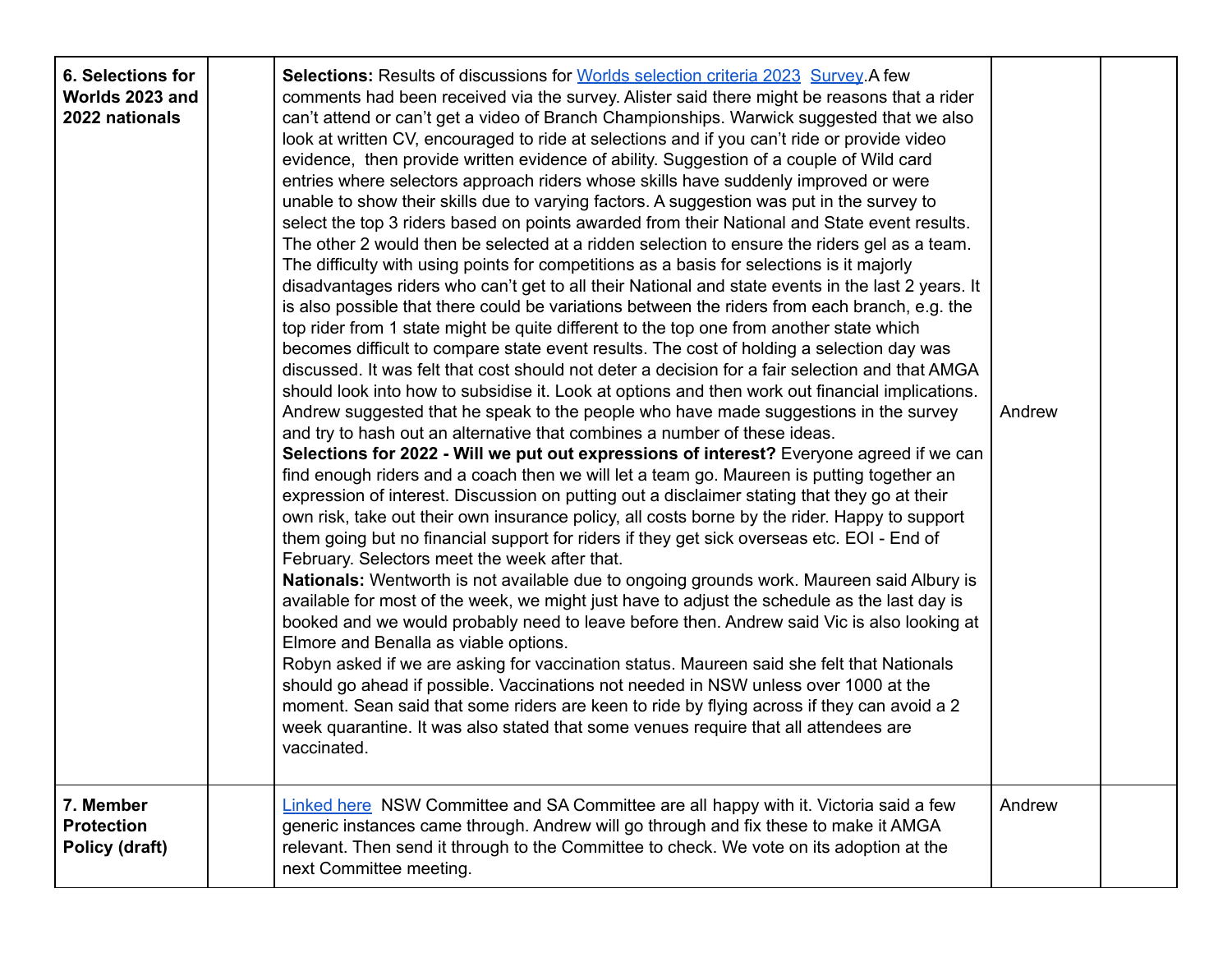| 8. Worlds 2023<br>update          | Sponsorship coordinator has been replaced. MGA Vic have changed format for novice<br>ponies and riders to only 2 sessions in a day, reduced cost to \$15 for people who have<br>nominated their horse to be used for. 100% discount for riders riding one of the leased<br>ponies being trained. These initiatives are to help build the pony pool.                                                                                                                                                                                                                                    |                                                                                                 |  |
|-----------------------------------|----------------------------------------------------------------------------------------------------------------------------------------------------------------------------------------------------------------------------------------------------------------------------------------------------------------------------------------------------------------------------------------------------------------------------------------------------------------------------------------------------------------------------------------------------------------------------------------|-------------------------------------------------------------------------------------------------|--|
| 9. International<br>Rep report    | IMGA Meeting Sometimes questions come up that need to be answered straight away. If it<br>doesn't directly impact how we run in Australia then IR uses his experience to answer on our<br>behalf. If it is something that does impact us, the AMGA committee decides how the vote<br>goes.<br>Vote as to whether U15 and U12's get breathalysed at events. Warwick feels it is overkill to<br>breathalyse all U12s and under 15s. All agreed.<br>Discussion over whether to breathalyse everyone before every session. Decision: Maybe<br>test randomly not every rider every session. |                                                                                                 |  |
| <b>10. Life</b><br>membership     | AMGANSW would like to nominate the following 3 AMGA members for Life membership:<br><b>Maxwell French</b><br><b>Phillip Logue</b><br>Maureen Purdie<br>This needs to go back to branches for discussion. Then there has to be unanimous<br>agreement from the committee. Robyn suggested that we put together a spiel about each of<br>these members so branches know who the nominees are and why they are nominated.                                                                                                                                                                 | NSW to<br>write a<br>description<br>for the<br>nomination<br>s. Branches<br>to then<br>discuss. |  |
| 11. Data base                     | Fee for 2nd member in family if non riding - When we agreed we said \$20. Do we give a<br>discount if they are a second family member? Discussion around this. Decision: It is a<br>reasonable price so no discount.<br>Access - ability to download. Maureen asked for access to all branches to be able to get<br>information. Warwick said that she should have the necessary permissions.<br>Members ages for voting - Warwick will be able to sort this.                                                                                                                          | Warwick                                                                                         |  |
| 12. Around the<br><b>Branches</b> | SA- Karen said only 5 entries for January so it was cancelled. Having one in Feb<br>WA- Marc said WA had to cancel the busy bee. Will have training days soon. Marc said that<br>everyone enjoyed the virtual competition and asked if there might be more.<br>Vic- Had comp 15/16 January- 25 riders on Saturday for Individuals and Swinging Pairs<br>Sunday. Another comp this weekend. Low number of Open riders.<br>NSW- There is an event scheduled for almost every weekend in February. Different<br>organisers for each area. It will be Interesting to see how that goes.    |                                                                                                 |  |